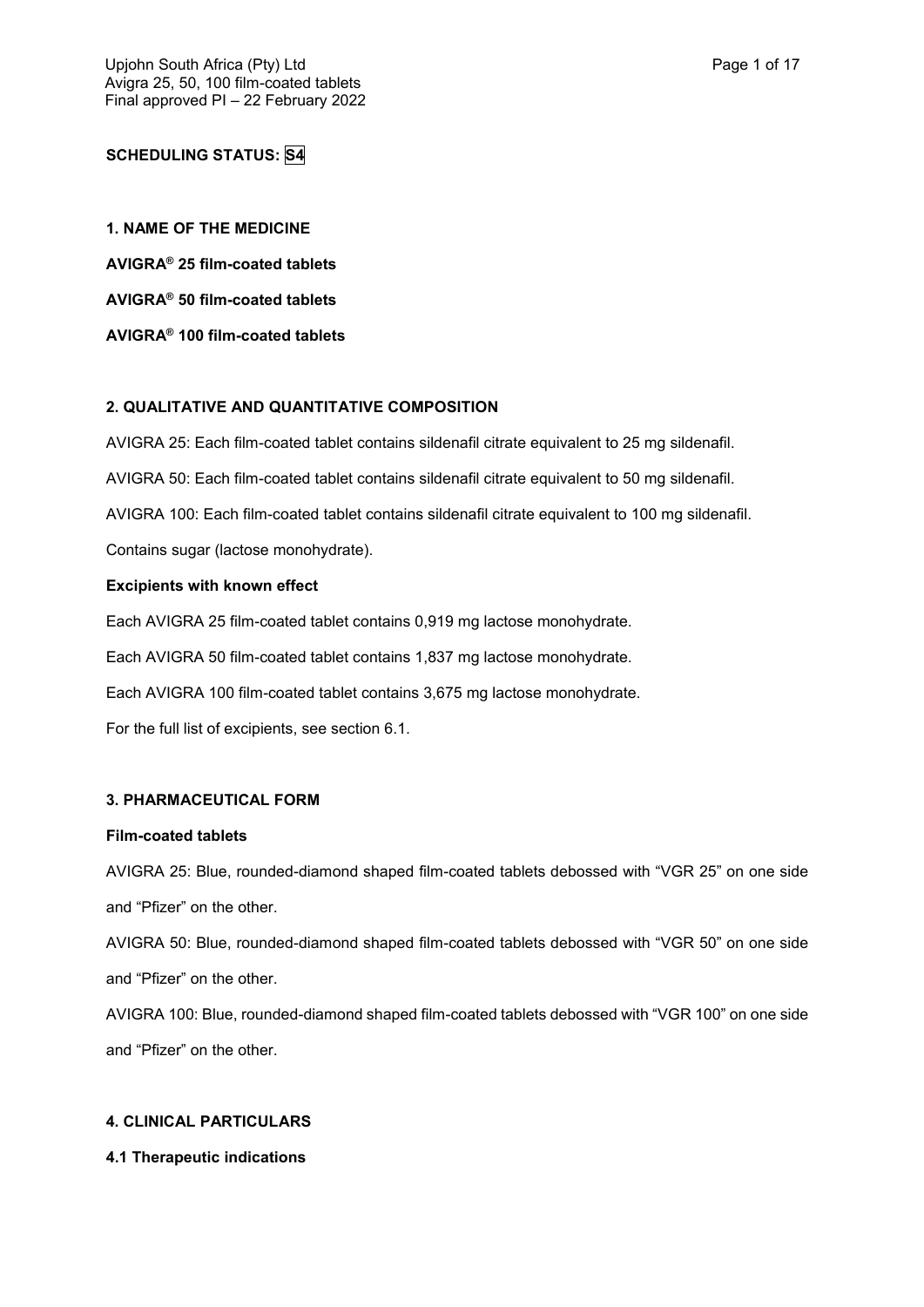AVIGRA is indicated only for the treatment of erectile dysfunction.

AVIGRA IS NOT AN APHRODISIAC.

### **4.2 Posology and method of administration**

## **Posology**

## *Use in adults*

The recommended dose is 50 mg, taken as needed approximately one hour before sexual activity. Based on efficacy and toleration, the dose may be increased to 100 mg or decreased to 25 mg. The maximum recommended dose is 100 mg. The maximum recommended dosing frequency is once per day.

## *The following factors are associated with increased plasma levels of AVIGRA*

Age > 65 (40 % increase in AUC), hepatic impairment (e.g. cirrhosis, 80 %), severe renal impairment (creatinine clearance  $\leq 30$  mL/min, 100 %), and concomitant use of potent cytochrome P450 3A4 inhibitors (erythromycin 182 %, saquinavir 210 %, ketoconazole, itraconazole, 200 %, ritonavir 1 000

%) (see section 4.3).

### **Special populations**

*Use in patients with mild to moderately impaired renal function*

A starting dose of 25 mg should not be exceeded.

*Use in patients with mild to moderately impaired hepatic function*

Since AVIGRA clearance is reduced in patients with hepatic impairment (e.g. cirrhosis), a starting dose

of 25 mg should not be exceeded.

### *Use in elderly patients*

Healthy elderly volunteers (65 years or over) had a reduced clearance of AVIGRA. A starting dose of 25 mg should be considered in patients older than 65 years of age.

## *Use in patients using potent CYP 3A4 inhibitors*

Given the extent of the interaction with patients receiving concomitant therapy with cytochrome P450 3A4 inhibitors (e.g. ritonavir, erythromycin, saquinavir, ketoconazole, itraconazole), AVIGRA should not be used concomitantly with these medicines (see section 4.3).

AVIGRA was shown to potentiate the hypotensive effects of nitrates and its administration in patients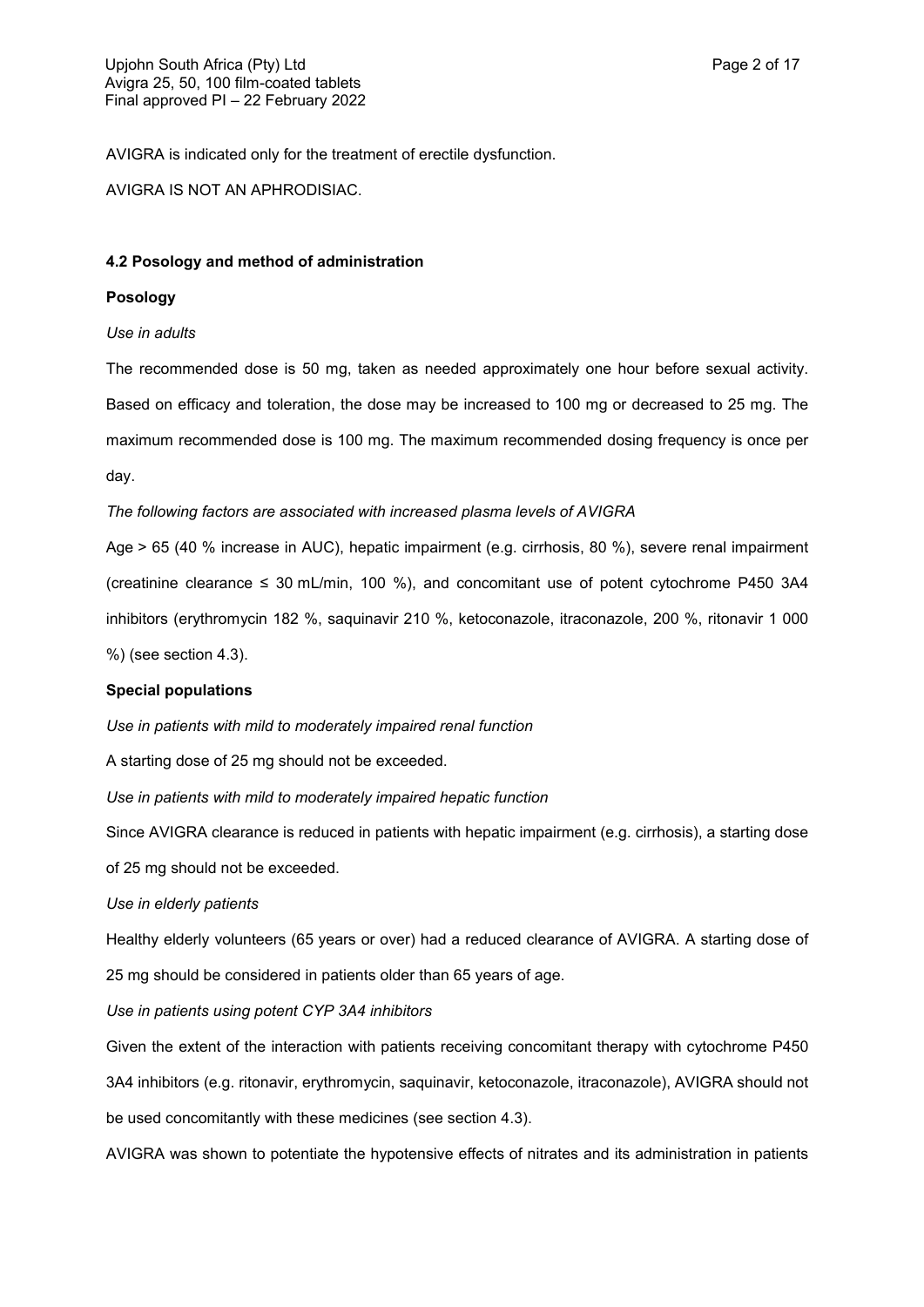who use nitric oxide donors or nitrates in any form is therefore contraindicated (see section 4.3).

## **Paediatric population**

AVIGRA is not indicated for use in children below 18 years of age.

## **Method of administration**

AVIGRA tablets are for oral use.

## **4.3 Contraindications**

Use of AVIGRA is contraindicated in patients with a known hypersensitivity to sildenafil or to any excipients of AVIGRA (listed in section 6.1).

Administration of AVIGRA to patients who are using nitric oxide donors, organic nitrates or organic nitrites in any form either regularly or intermittently is contraindicated.

**Consistent with its known effects on the nitric oxide/cGMP pathway (see section 5.1), AVIGRA was shown to potentiate the hypotensive effects of acute and chronic nitrates. Medical practitioners should discuss with patients the contraindication of concurrent use of AVIGRA with organic nitrates.**

**Concomitant use of AVIGRA with potent cytochrome P450 3A4 inhibitors e.g. ritonavir, erythromycin, saquinavir, ketoconazole and itraconazole is contraindicated (see section 4.5).**

AVIGRA is contraindicated in patients who have loss of vision in one eye because of non-arteritic anterior ischaemic optic neuropathy (NAION), regardless of whether this episode was in connection or not with previous PDE5 inhibitor exposure.

The co-administration of PDE5 inhibitors, including AVIGRA, with guanylate cyclase stimulators such as riociguat, is contraindicated as it may potentially lead to symptomatic hypotension.

The use of AVIGRA is contraindicated in patients with severe hepatic impairment and patients with severe impairment of renal function (creatinine clearance < 30 mL/min) not on haemodialysis or continuous ambulatory peritoneal dialysis.

## **4.4 Special warnings and precautions for use**

**Serious cardiovascular events, including myocardial infarction, sudden cardiac death, ventricular dysrhythmia, cerebrovascular haemorrhage and transient ischaemic attack have**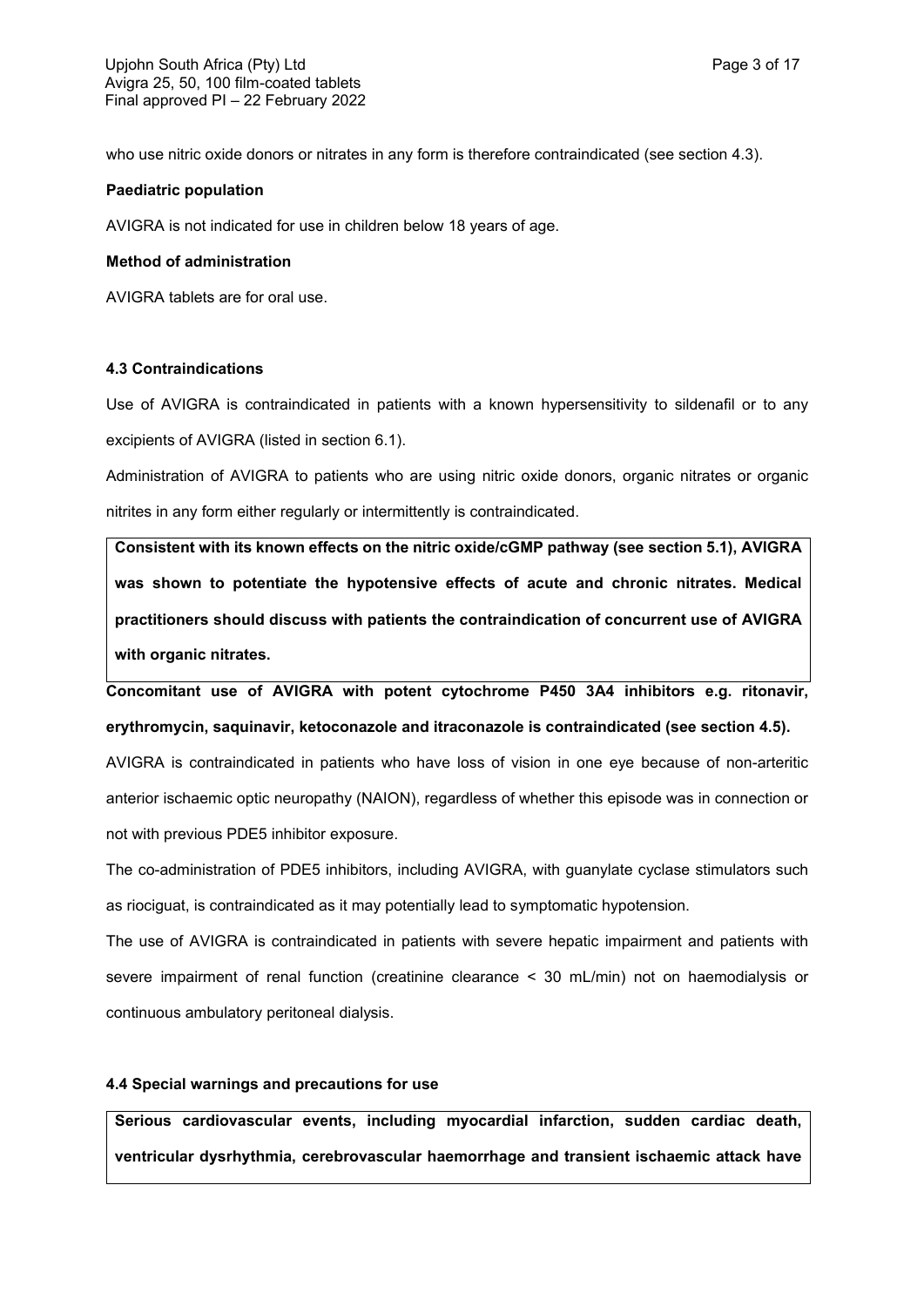**been reported post-marketing in temporal association with the use of AVIGRA for erectile dysfunction.** Most, but not all, of these patients had pre-existing cardiovascular risk factors. Many of these events were reported to occur during or shortly after sexual activity, and a few were reported to occur shortly after the use of AVIGRA without sexual activity. Others were reported to have occurred hours to days after the use of AVIGRA and sexual activity. It is not possible to determine whether these events are related directly to AVIGRA, to sexual activity, to the patient's underlying cardiovascular disease, to a combination of these factors, or to other factors. **The cardiovascular status of patients should be assessed prior to initiating treatment for erectile dysfunction.** AVIGRA should not be used in men for whom sexual activity is inadvisable.

**Prolonged erections and priapism have been reported with AVIGRA in post-marketing experience. In the event of an erection that persists longer than 4 hours, the patient should seek immediate medical assistance. If priapism is not treated immediately, penile tissue damage and permanent loss of potency could result.**

A thorough medical history and physical examination should be undertaken to diagnose erectile dysfunction, determine potential underlying causes and identify appropriate treatment.

AVIGRA has systemic vasodilatory properties that resulted in transient decreases in supine blood pressure in healthy volunteers. Medical practitioners should carefully consider whether their patients with underlying cardiovascular disease could be affected adversely by such vasodilatory effects, especially in combination with sexual activity.

Patients with increased susceptibility to vasodilators include those with left ventricular outflow obstruction (e.g. aortic stenosis, hypertrophic obstructive cardiomyopathy), or those with the rare syndrome of multiple system atrophy manifesting as severely impaired autonomic control of blood pressure.

Non-arteritic anterior ischaemic optic neuropathy (NAION) with some loss of vision or irreversible blindness has been reported with the use of PDE5 inhibitors including AVIGRA. Most of these patients had risk factors such as low cup to disc ratio ("crowded disk"), age over 50, diabetes, hypertension, coronary artery disease, hyperlipidaemia and smoking.

In case of sudden visual loss, patients should be advised to stop taking AVIGRA and consult a medical practitioner immediately.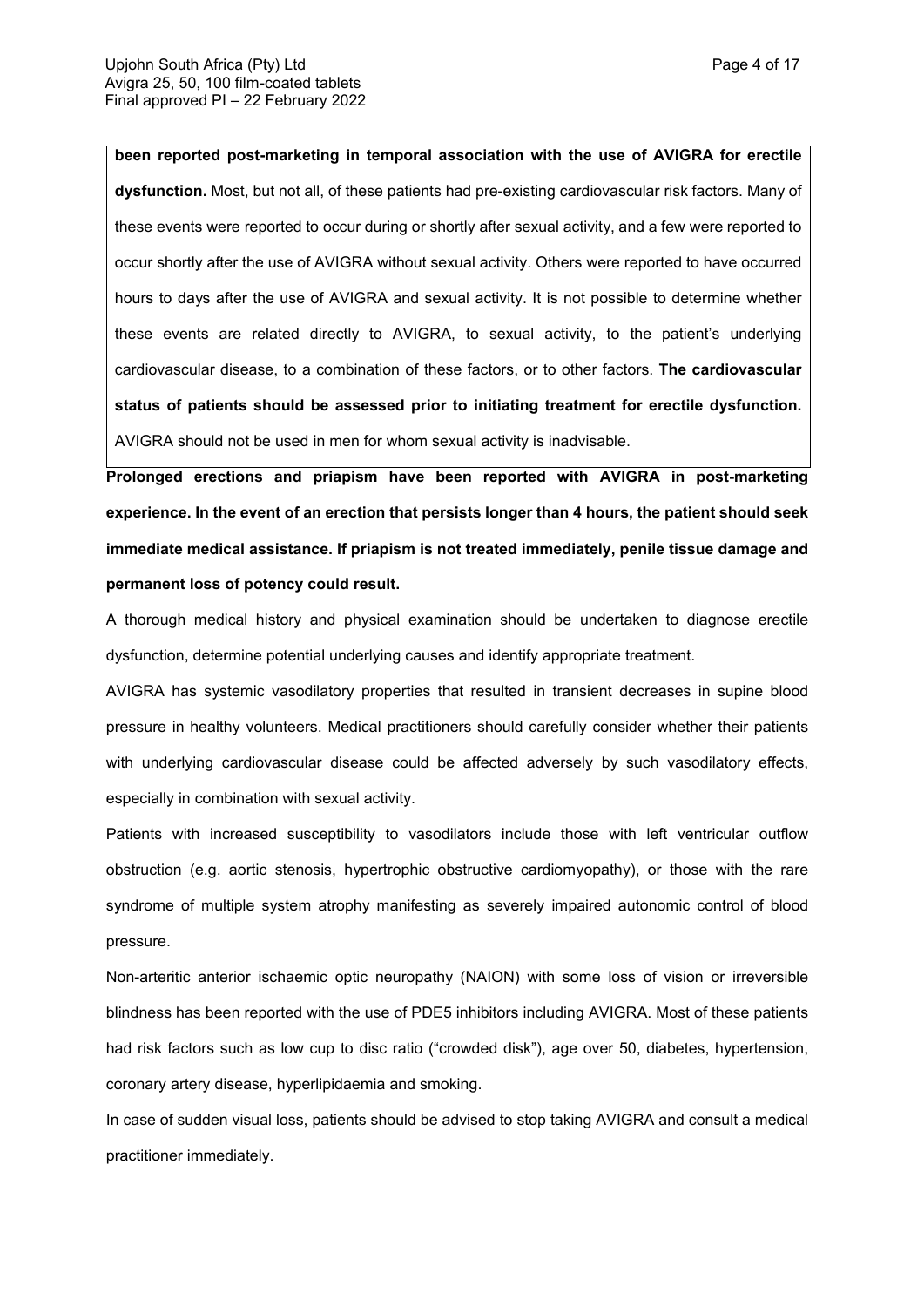Individuals who have already experienced NAION are at increased risk of NAION recurrence. Therefore, medical practitioners should discuss this risk with these patients and whether they could be adversely affected by use of PDE5 inhibitors. PDE5 inhibitors, including AVIGRA, should be used with caution in these patients and the patient's NAION risk factors should be evaluated when considering prescribing AVIGRA.

NAION appears to be a class effect of these medicines.

Concomitant administration of AVIGRA to patients taking alpha-blocker therapy may lead to symptomatic hypotension in susceptible individuals (see section 4.5). In order to minimise the potential for developing postural hypotension, patients should be haemodynamically stable on alpha-blocker therapy prior to initiating AVIGRA treatment. Initiation of AVIGRA at lower doses should be considered (see section 4.2). Medical practitioners should advise patients what to do in the event of postural hypotensive symptoms.

There are no controlled clinical data on the safety or efficacy of AVIGRA in the following patient groups; if prescribed, this should be done with caution.

- Patients who have suffered a myocardial infarction, stroke, or life-threatening dysrhythmia within the last 6 months.
- Patients with resting hypotension (BP < 90/50 mmHg) or hypertension (BP > 170/110 mmHg).
- Patients with cardiac failure or coronary artery disease causing unstable angina.

A minority of patients with the inherited condition retinitis pigmentosa have genetic disorders of retinal phosphodiesterases. There is no safety information on the administration of AVIGRA to patients with retinitis pigmentosa, therefore, AVIGRA should be administered with caution to these patients.

AVIGRA has no effect on bleeding time, including during co-administration with aspirin. *In vitro* studies with human platelets indicate that sildenafil potentiates the anti-aggregatory effect of sodium nitroprusside (a nitric oxide donor). There is no safety information on the administration of AVIGRA to patients with bleeding disorders or active peptic ulceration. Therefore, AVIGRA should be administered with caution to these patients.

AVIGRA should not be used in patients with anatomical deformation of the penis (such as angulation, cavernosal fibrosis or Peyronie's disease), or in patients who have conditions which may predispose them to priapism (such as sickle cell anaemia, multiple myeloma or leukaemia).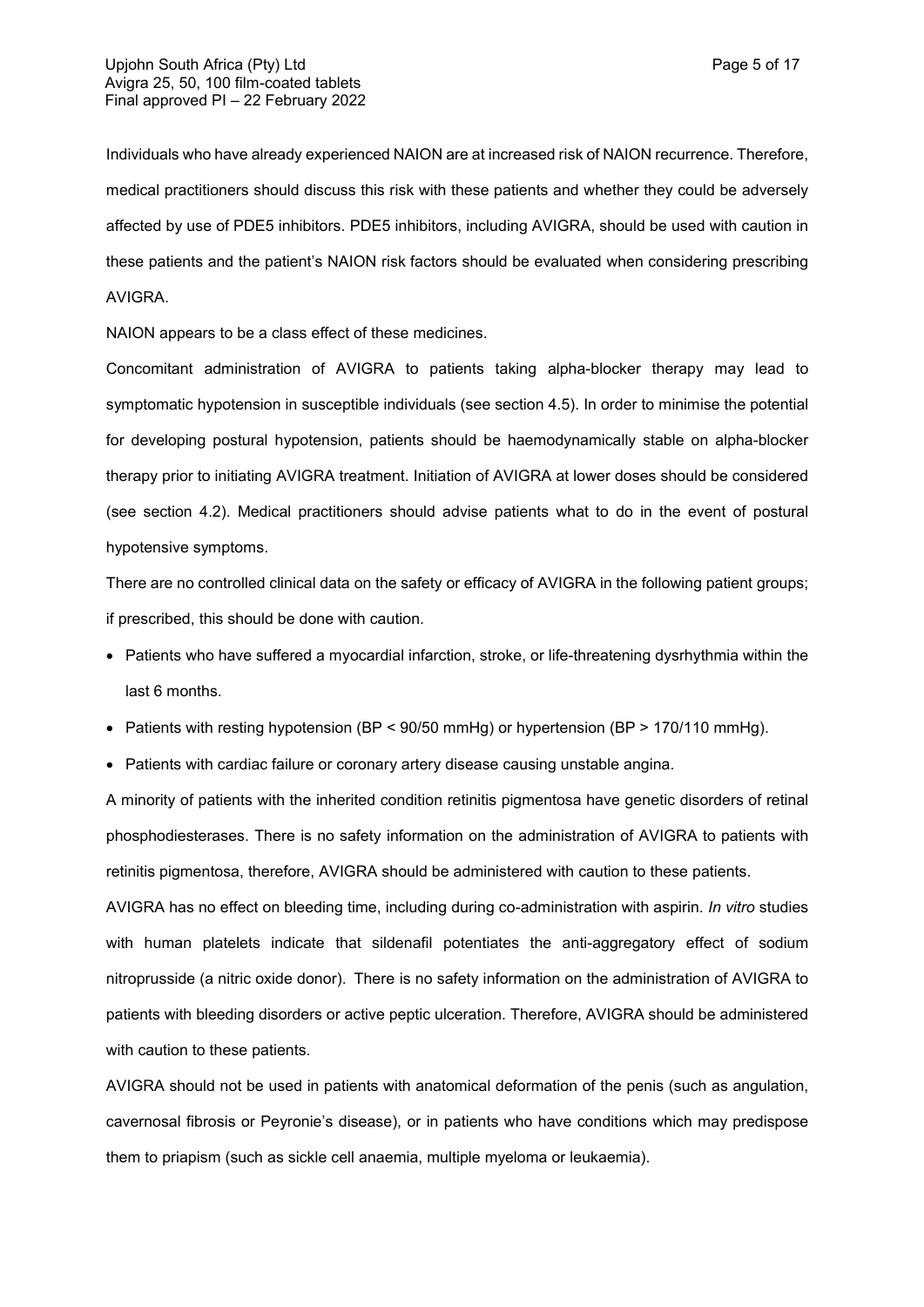The safety and efficacy of combinations of AVIGRA with other PDE5 inhibitors, or other pulmonary arterial hypertension (PAH) treatments containing sildenafil, or other treatments for erectile dysfunction have not been studied. Therefore, the use of such combinations is not recommended.

A sudden unilateral or bilateral decrease or loss of hearing (sensorineural deafness) with or without associated vestibular symptoms has been reported with the use of PDE5 inhibitors, including AVIGRA. There is insufficient information regarding the reversibility of the hearing loss and the role of underlying risk factors for hearing loss in individual subjects. In case of sudden decrease or loss of hearing, patients should be advised to stop taking AVIGRA and consult a medical practitioner promptly.

The film-coating of the AVIGRA tablet contains lactose. Men with rare hereditary problems of galactose intolerance, total lactase deficiency or glucose-galactose malabsorption should not take this medicine.

### **4.5 Interaction with other medicines and other forms of interaction**

#### **Effects of other medicines on AVIGRA**

#### *In vitro studies:*

AVIGRA metabolism is principally mediated by the cytochrome P450 (CYP) isoforms 3A4 (major route) and 2C9 (minor route). Therefore, inhibitors of these isoenzymes may reduce AVIGRA clearance and inducers of these isoenzymes may increase AVIGRA clearance.

*In vivo studies:*

Population pharmacokinetic analysis of clinical trial data indicated a reduction in AVIGRA clearance when co-administered with CYP3A4 inhibitors (such as itraconazole, ketoconazole, erythromycin, and cimetidine). However, there was no increased incidence of adverse events in these patients.

Cimetidine (800 mg), a cytochrome P450 inhibitor and a non-specific CYP3A4 inhibitor, caused a 56 % increase in plasma sildenafil concentrations when co-administered with AVIGRA (50 mg) to healthy volunteers.

When a single 100 mg dose of AVIGRA was administered with erythromycin, a moderate CYP3A4 inhibitor, at steady state (500 mg two times daily for 5 days), there was a 182 % increase in AVIGRA systemic exposure (AUC).

In addition, co-administration of the HIV protease inhibitor saquinavir, also a CYP3A4 inhibitor, at steady state (1 200 mg three times daily) with AVIGRA (100 mg single dose) resulted in a 140 % increase in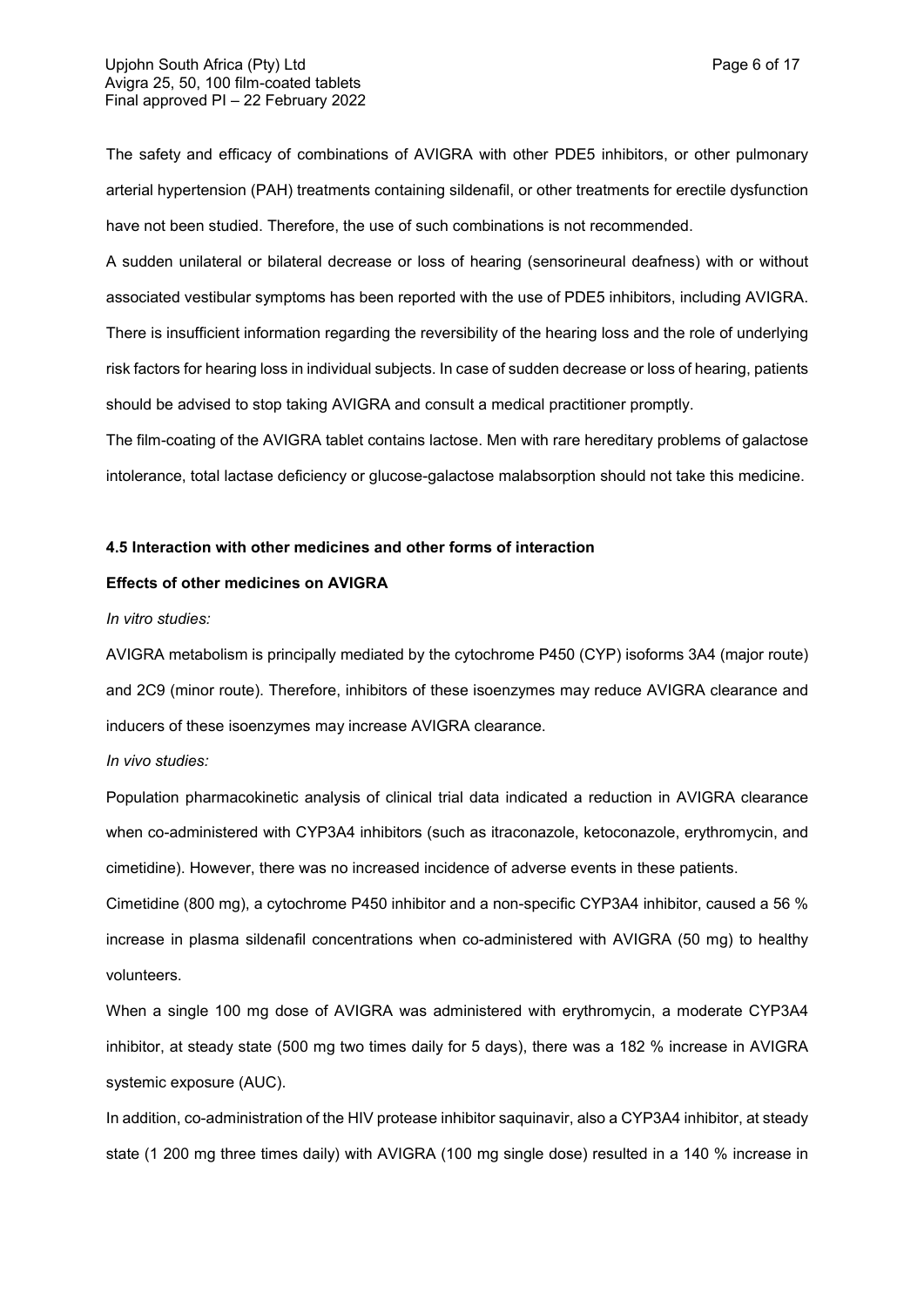AVIGRA Cmax and a 210 % increase in AVIGRA AUC. AVIGRA had no effect on saquinavir pharmacokinetics (see section 4.2). Stronger CYP3A4 inhibitors such as ketoconazole and itraconazole would be expected to have still greater effects.

Co-administration with the HIV protease inhibitor ritonavir, which is a highly potent P450 inhibitor, at steady state (500 mg twice daily) with AVIGRA (100 mg single dose) resulted in a 300 % (4-fold) increase in AVIGRA C<sub>max</sub> and a 1 000 % (11-fold) increase in AVIGRA plasma AUC. At 24 hours, the plasma levels of AVIGRA were still approximately 200 ng/mL, compared to approximately 5 ng/mL when AVIGRA was dosed alone. This is consistent with ritonavir's marked effects on a broad range of P450 substrates. AVIGRA had no effect on ritonavir pharmacokinetics (see section 4.2).

Single doses of antacid (magnesium hydroxide/aluminium hydroxide) did not affect the bioavailability of AVIGRA.

In a study of healthy male volunteers, co-administration of the endothelin antagonist, bosentan, (an inducer of CYP3A4 [moderate], CYP2C9 and possibly of CYP2C19) at steady state (125 mg twice a day) with AVIGRA at steady state (80 mg three times a day) resulted in 62,6 % and 55,4 % decrease in AVIGRA AUC and C<sub>max</sub>, respectively. AVIGRA increased bosentan AUC and C<sub>max</sub> by 49,8 % and 42 %, respectively. Concomitant administration of strong CYP3A4 inducers, such as rifampicin, is expected to cause greater decreases in plasma concentrations of AVIGRA.

Pharmacokinetic data from patients in clinical trials showed no effect on AVIGRA pharmacokinetics of CYP2C9 inhibitors (such as tolbutamide, warfarin), CYP2D6 inhibitors (such as selective serotonin reuptake inhibitors, tricyclic antidepressants), thiazide and related diuretics, loop and potassium sparing diuretics, angiotensin converting enzyme (ACE) inhibitors, calcium channel blockers, betaadrenoreceptor antagonists or inducers of CYP450 metabolism (such as rifampicin, barbiturates). In healthy male volunteers there was no evidence of an effect of azithromycin (500 mg daily for 3 days) on the AUC, C<sub>max</sub>, T<sub>max</sub> elimination rate constant, or subsequent half-life of AVIGRA or its major circulating metabolite.

### **Effects of AVIGRA on other medicines**

### *In vitro studies:*

AVIGRA is a weak inhibitor of the cytochrome P450 isoforms 1A2, 2C9, 2C19, 2D6, 2E1 and 3A4 (IC50  $>150 \mu M$ ).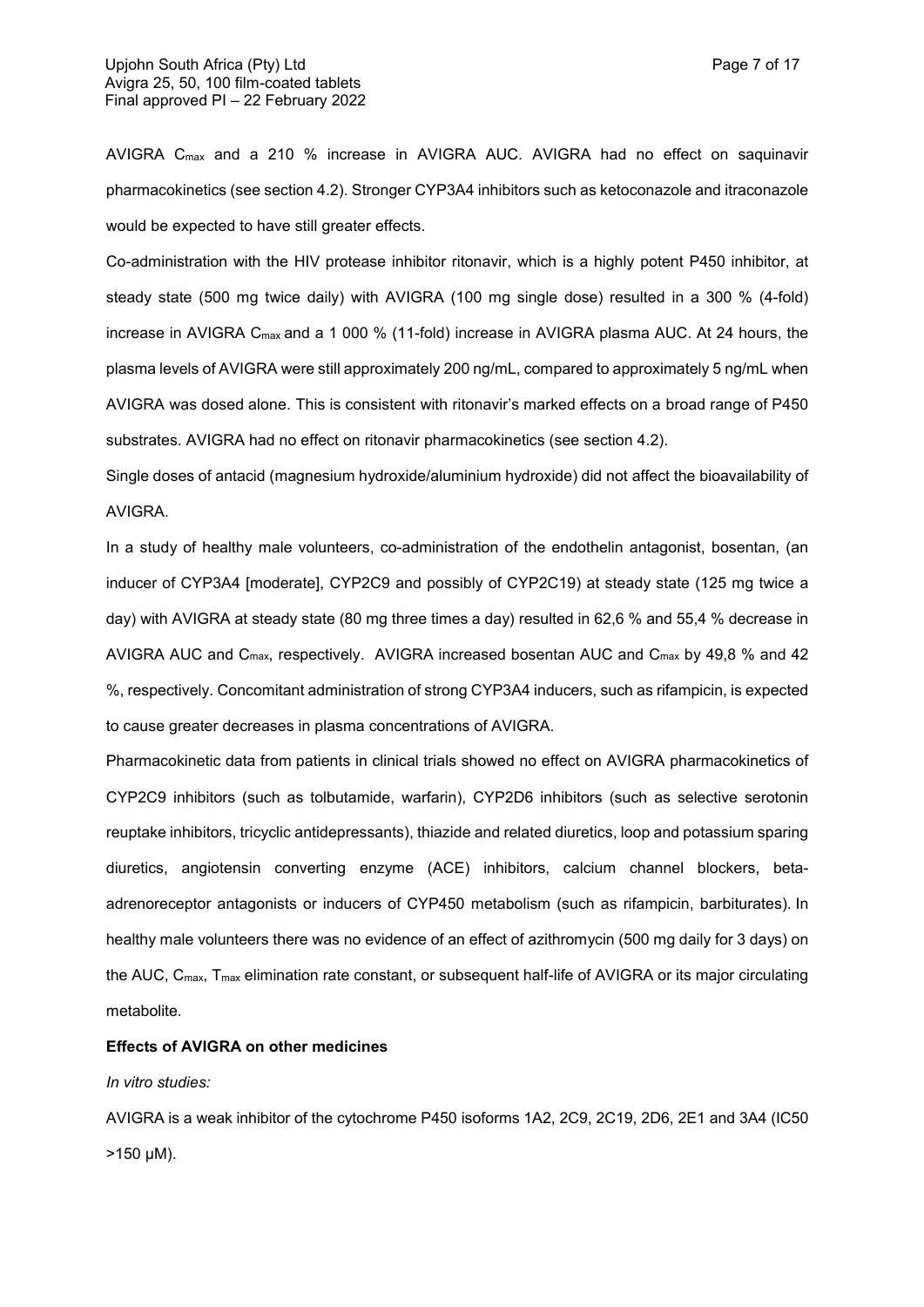Given AVIGRA peak plasma concentrations of approximately 1 µM after recommended doses, it is unlikely that AVIGRA will alter the clearance of substrates of these isoenzymes.

*In vivo studies:*

AVIGRA was shown to potentiate the hypotensive effect of acute and chronic nitrates. Therefore, use of nitric oxide donors, organic nitrates or organic nitrites in any form, either regularly or intermittently with AVIGRA is contraindicated (see section 4.3).

In three specific interactions studies, the alpha-blocker doxazosin (4 mg and 8 mg) and AVIGRA (25 mg, 50 mg, or 100 mg) were administered simultaneously to patients with benign prostatic hyperplasia (BPH) stabilised on doxazosin therapy. In these study populations, mean additional reductions of supine blood pressure of 7/7 mmHg, 9/5 mmHg, and 8/4 mmHg, and mean additional reductions of standing blood pressure of 6/6 mmHg, 11/4 mmHg, and 4/5 mmHg, respectively, were observed. When AVIGRA and doxazosin were administered simultaneously to patients stabilised on doxazosin therapy, there were reports of patients who experienced symptomatic postural hypotension. These reports included dizziness and light-headedness, but not syncope. Concomitant administration of AVIGRA to patients taking alpha-blocker therapy may lead to symptomatic hypotension in a few susceptible individuals (see section 4.4).

No significant interactions were shown when AVIGRA (50 mg) was co-administered with tolbutamide (250 mg) or warfarin (40 mg), both of which are metabolised by CYP2C9.

AVIGRA (100 mg) did not affect the steady state pharmacokinetics of the HIV protease inhibitors, saquinavir and ritonavir, both of which are CYP3A4 substrates (see *Effects of other medicines on AVIGRA*)*.*

AVIGRA at steady state (80 mg three times a day) resulted in a 49,8 % increase in bosentan AUC and a 42 % increase in bosentan Cmax (125 mg twice a day) (see *Effects of other medicines on AVIGRA*). AVIGRA (50 mg) did not potentiate the increase in bleeding time caused by aspirin (150 mg).

AVIGRA (50 mg) did not potentiate the hypotensive effects of alcohol in healthy volunteers with mean maximum blood alcohol levels of 4,4 mmol/L.

No interaction was seen when AVIGRA (100 mg) was co-administered with amlodipine in hypertensive patients. The mean additional reduction on supine blood pressure was 8 mmHg systolic and 7 mmHg diastolic.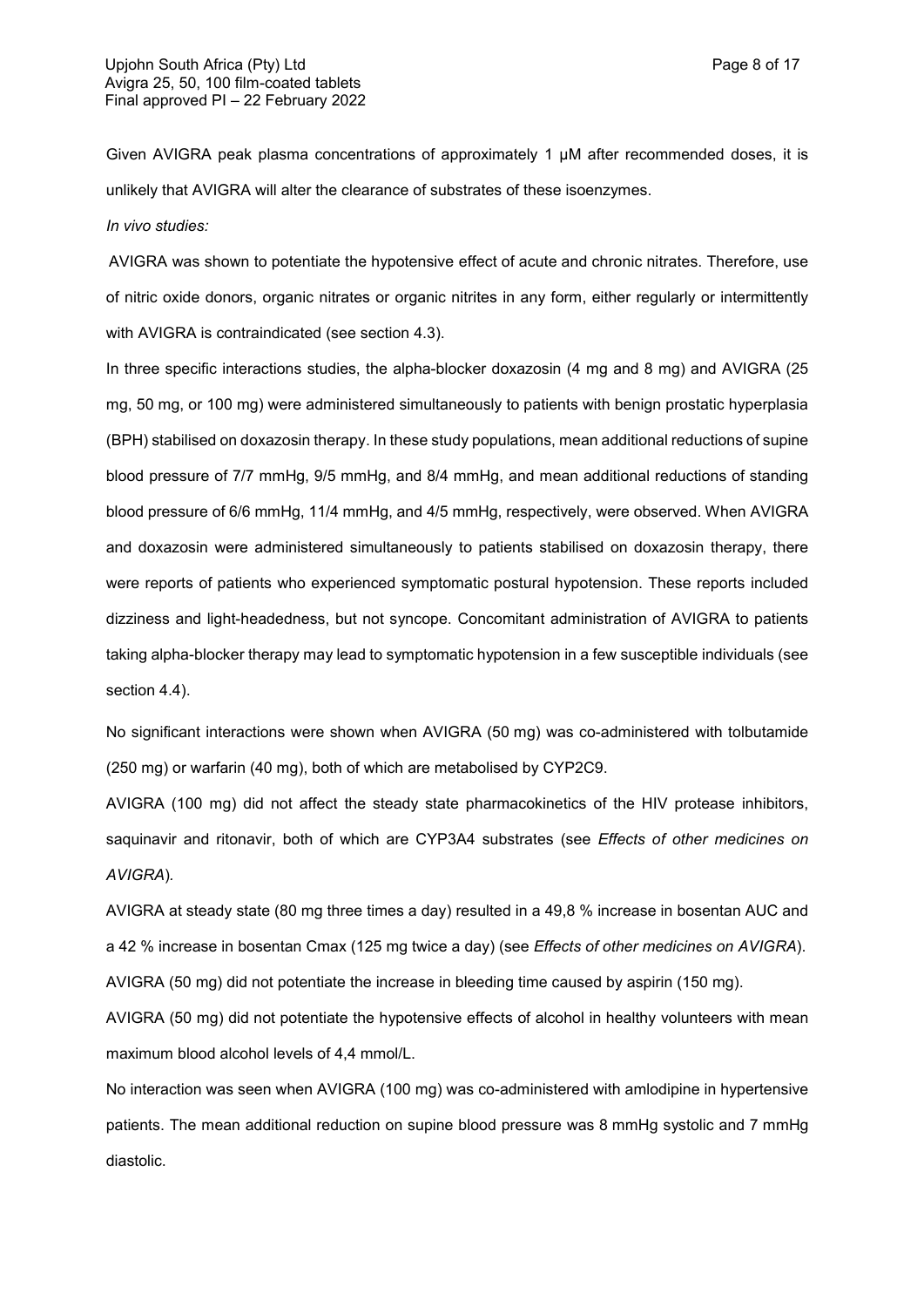Analysis of the safety database showed no difference in the side effect profile in patients taking AVIGRA with and without antihypertensive medication.

### **4.6 Fertility, pregnancy and lactation**

AVIGRA is not indicated for use in women.

There was no effect on sperm motility or morphology after single 100 mg oral doses of AVIGRA in healthy volunteers.

## **4.7 Effects on ability to drive and use machines**

As dizziness and altered vision were reported in clinical trials with AVIGRA, patients should be aware how they react to AVIGRA and exercise caution before driving, operating hazardous machinery or performing hazardous tasks.

## **4.8 Undesirable effects**

The most commonly reported adverse reactions were headache and flushing.

## **Tabulated summary of adverse reactions**

The side effects reported in clinical trials were categorised utilising the incidence rate as follows: Very common ( $\geq$  1/10); common ( $\geq$  1/100 to < 1/10); uncommon ( $\geq$  1/1 000 to < 1/100); rare ( $\geq$  1/10 000 to < 1/1 000), very rare  $($  < 1/10 000).

| <b>MedDRA system organ class</b> | <b>Frequency</b> | Side effects                                   |
|----------------------------------|------------------|------------------------------------------------|
| Infections and infestations      | Common           | Rhinitis, flu syndrome                         |
|                                  | Uncommon         | Respiratory tract infection, infection, herpes |
|                                  |                  | simplex, pharyngitis, bronchitis               |
|                                  | Rare             | Urinary tract infection, sinusitis, laryngitis |
| Blood and lymphatic system       | Uncommon         | Anaemia                                        |
| disorders                        | Rare             | Leukopenia                                     |
| Immune system disorders          | Uncommon         | Hypersensitivity reactions (including skin     |
|                                  |                  | rashes)                                        |
|                                  | Rare             | Allergic reaction                              |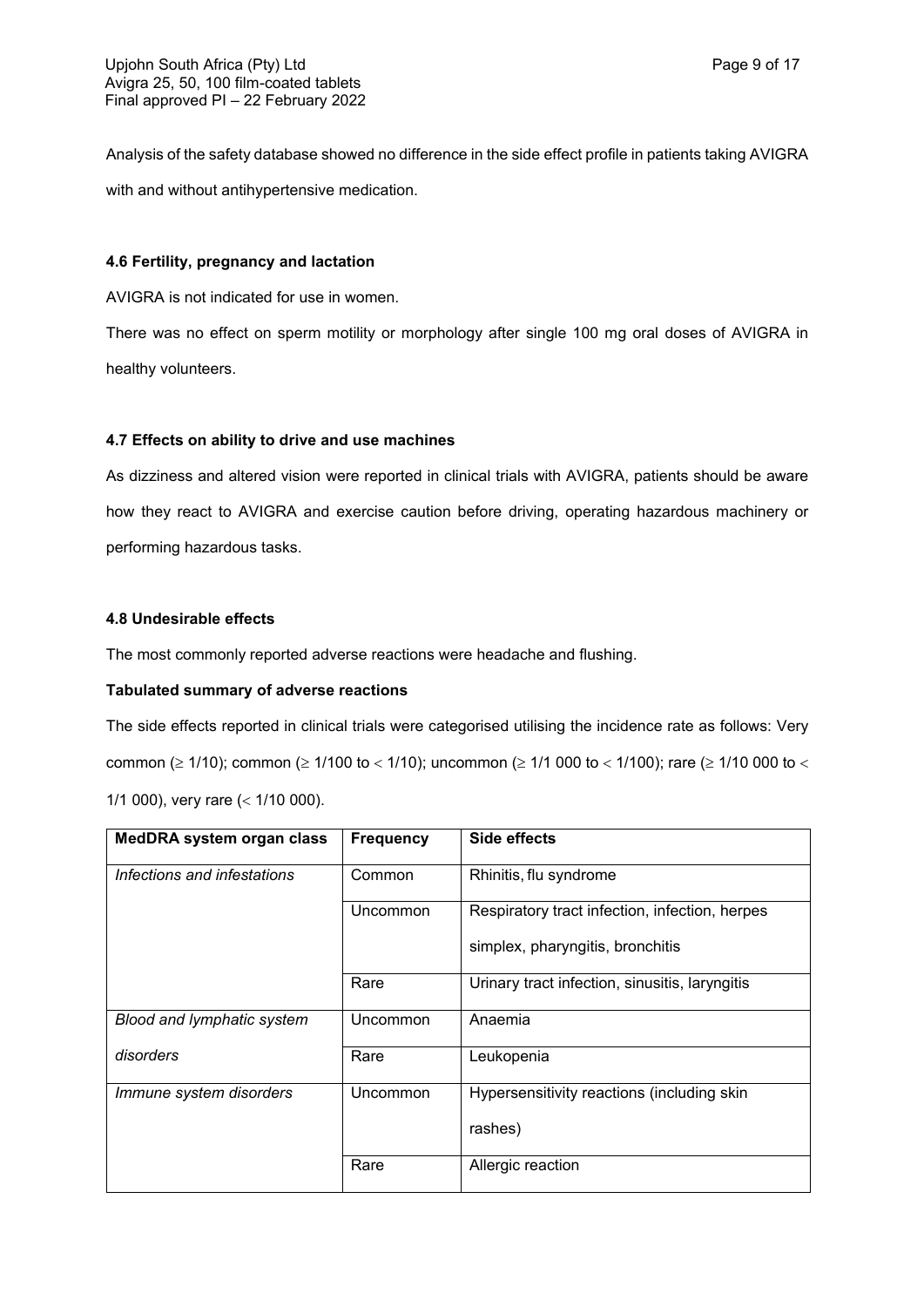| Metabolism and nutrition    | Uncommon    | Unstable diabetes                                  |
|-----------------------------|-------------|----------------------------------------------------|
| disorders                   | Rare        | Hyperglycaemia, hypernatraemia, gout,              |
|                             |             | hyperuricaemia, hypoglycaemic reaction             |
| Psychiatric disorders       | Uncommon    | Insomnia                                           |
|                             | Rare        | Depression, abnormal dreams, anorgasmia            |
| Nervous system disorders    | Very common | Headache                                           |
|                             | Common      | <b>Dizziness</b>                                   |
|                             | Uncommon    | Somnolence, hypertonia, paraesthesia,              |
|                             |             | hypoaesthesia, ataxia, neuropathy                  |
|                             | Rare        | Syncope, vertigo, migraine, myasthenia, tremor,    |
|                             |             | decreased reflexes, neuralgia                      |
| Eye disorders               | Common      | Blurred vision, visual disturbance, cyanopsia,     |
|                             |             | abnormal vision (increased perception of light),   |
|                             |             | chromatopsia (mild and transient, predominantly    |
|                             |             | colour tinge to vision)                            |
|                             | Uncommon    | Eye pain, photophobia, photopsia, ocular           |
|                             |             | hyperaemia, visual brightness, conjunctivitis      |
|                             | Rare        | Eye oedema, eye swelling, dry eye, asthenopia,     |
|                             |             | halo vision, xanthopsia, erythropsia, eye          |
|                             |             | disorder, conjunctival hyperaemia, eye irritation, |
|                             |             | abnormal sensation in eye, eyelid oedema, eye      |
|                             |             | haemorrhage, cataract                              |
| Ear and labyrinth disorders | Uncommon    | <b>Tinnitus</b>                                    |
|                             | Rare        | Deafness, ear pain                                 |
| Cardiac disorders           | Common      | Palpitations                                       |
|                             | Uncommon    | Tachycardia, angina pectoris                       |
|                             | Rare        | AV block, cardiac arrest, heart failure,           |
|                             |             | cardiomyopathy                                     |
| Vascular disorders          | Very common | Vasodilation (flushing)                            |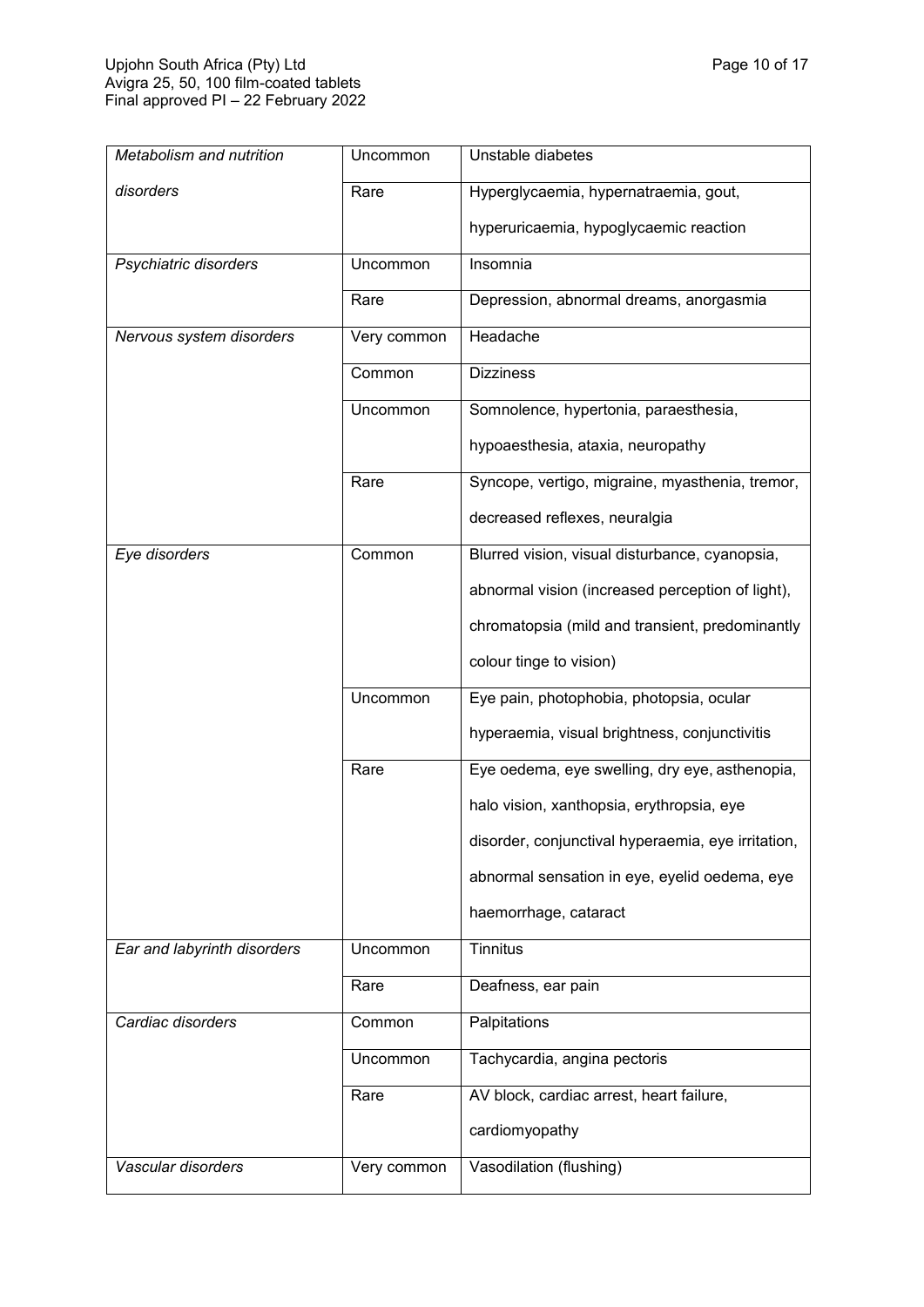|                                           | Common   | Hot flush                                          |
|-------------------------------------------|----------|----------------------------------------------------|
|                                           | Uncommon | Hypotension                                        |
|                                           | Rare     | Shock, postural hypotension                        |
| Respiratory, thoracic and                 | Common   | Nasal congestion                                   |
| mediastinal disorders                     | Uncommon | Epistaxis, sinus congestion, respiratory           |
|                                           |          | disorder, dyspnoea, asthma                         |
|                                           | Rare     | Throat tightness, nasal dryness, nasal oedema,     |
|                                           |          | increased cough, increased sputum                  |
| Gastrointestinal disorders                | Common   | Nausea, dyspepsia                                  |
|                                           | Uncommon | Gastroesophageal reflux disease, vomiting,         |
|                                           |          | upper abdominal pain, dry mouth, diarrhoea,        |
|                                           |          | gastritis, gastroenteritis, gingivitis, rectal     |
|                                           |          | haemorrhage                                        |
|                                           | Rare     | Oral hypoaesthesia, glossitis, oesophagitis,       |
|                                           |          | colitis, dysphagia, stomatitis                     |
| Skin and subcutaneous tissue              | Uncommon | Rash, sweating, skin ulcer                         |
| disorders                                 | Rare     | Pruritus, face oedema, exfoliative dermatitis,     |
|                                           |          | photosensitivity reaction, urticaria, contact      |
|                                           |          | dermatitis, erythema                               |
| Musculoskeletal and connective   Uncommon |          | Myalgia, pain in extremity, arthralgia, back pain, |
| tissue disorders                          |          | tenosynovitis, synovitis                           |
|                                           | Rare     | Arthritis, tendon rupture, arthrosis, bone pain    |
| Renal and urinary disorders               | Rare     | Cystitis, nocturia, urinary                        |
|                                           |          | frequency/incontinence, haematuria                 |
| Reproductive system and                   | Rare     | Increased erection, abnormal ejaculation,          |
| breast disorders                          |          | prostatic disorder, breast enlargement, genital    |
|                                           |          | oedema                                             |
| General disorders and                     | Uncommon | Feeling hot, asthenia, pain, chest pain, thirst    |
| administration site conditions            | Rare     | Irritability, chills, oedema, peripheral oedema    |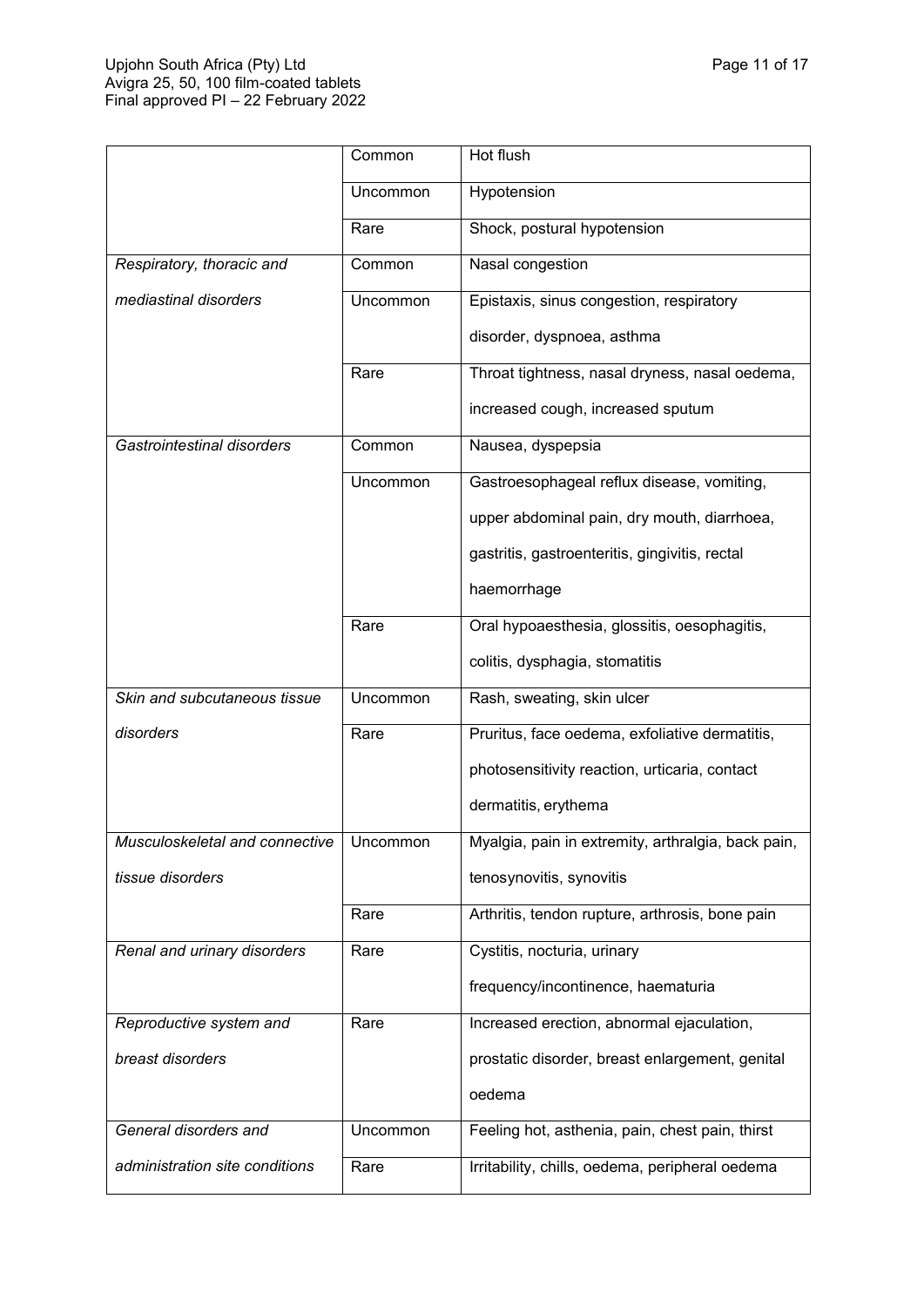| Investigations           | Uncommon | Increased heart rate                       |
|--------------------------|----------|--------------------------------------------|
|                          | Rare     | Abnormal electrocardiogram, abnormal liver |
|                          |          | function tests                             |
| Injury, poisoning and    | Jncommon | Accidental injury/fall                     |
| procedural complications |          |                                            |

## **Post-marketing experience**

Other events that have been reported in post-marketing surveillance and not listed in the pre-marketing experience include:

| MedDRA system organ class      | <b>Side effects</b>                                                |  |  |
|--------------------------------|--------------------------------------------------------------------|--|--|
| Nervous system disorders       | Seizure, seizure recurrence                                        |  |  |
| Eye disorders                  | Red eyes/bloodshot eyes, non-arteritic anterior ischaemic optic    |  |  |
|                                | neuropathy with some loss of vision or irreversible blindness,     |  |  |
|                                | diplopia, temporary vision loss/decreased vision, ocular burning,  |  |  |
|                                | ocular swelling/pressure, increased intra-ocular pressure, retinal |  |  |
|                                | vascular disease or bleeding, vitreous detachment/traction and     |  |  |
|                                | paramacular oedema                                                 |  |  |
| Cardiac disorders              | infarction, sudden cardiac<br>Myocardial<br>ventricular<br>death.  |  |  |
|                                | dysrhythmia                                                        |  |  |
| Vascular disorders             | Hypotensive events after the use of AVIGRA in combination with     |  |  |
|                                | cerebrovascular<br>alpha<br>blockers,<br>haemorrhage,<br>transient |  |  |
|                                | ischaemic attack, hypertension                                     |  |  |
| Reproductive system and breast | Prolonged erection, priapism                                       |  |  |
| disorders                      |                                                                    |  |  |

### **Reporting of suspected adverse reactions**

Reporting suspected adverse reactions after authorisation of the medicine is important. It allows continued monitoring of the benefit/risk balance of the medicine. Health care providers are asked to report any suspected adverse reactions to SAHPRA via the "**6.04 Adverse Drug Reactions Reporting**  Form", found online under SAHPRA's publications:<https://www.sahpra.org.za/Publications/Index/8>.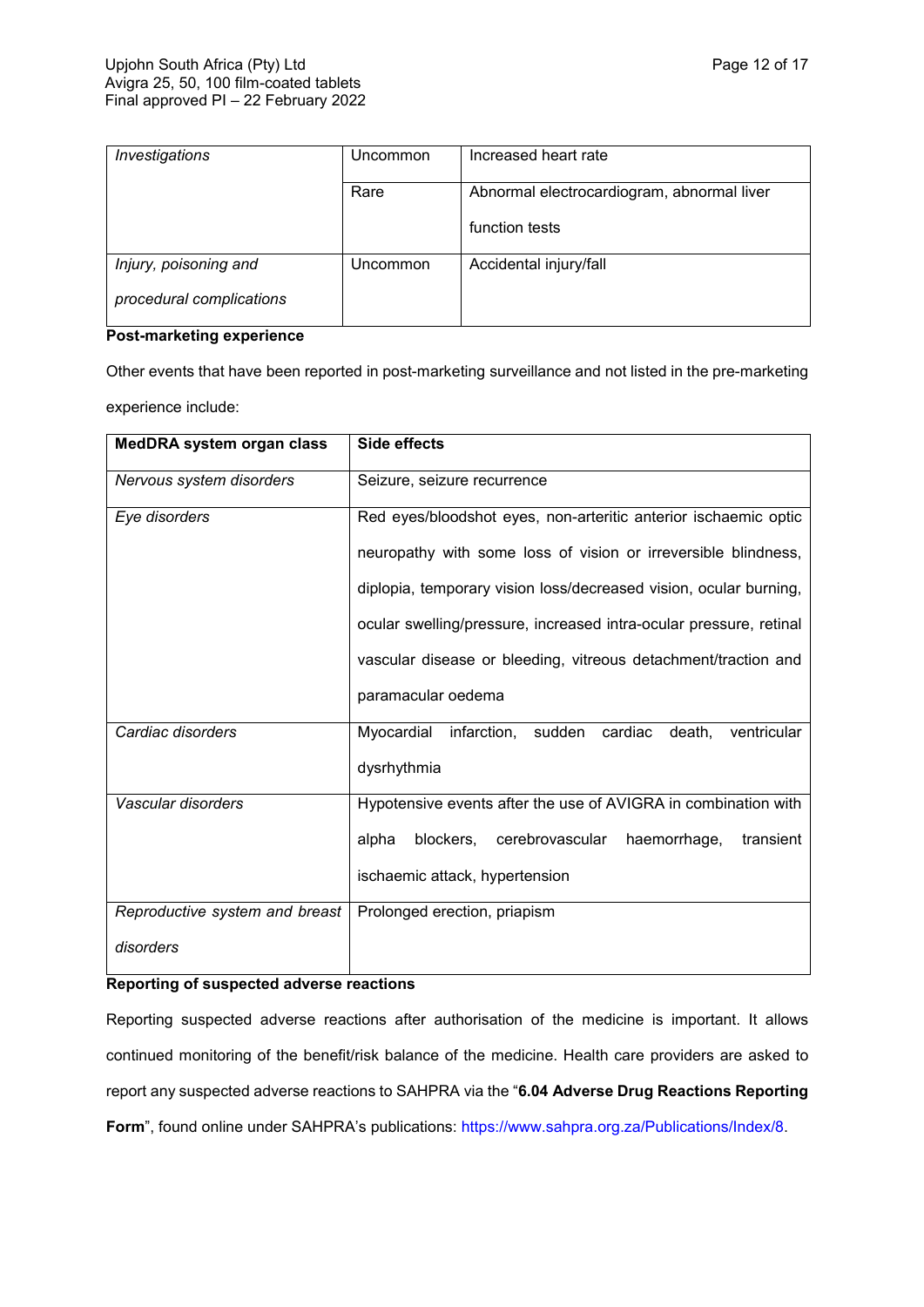### **4.9 Overdose**

In studies with healthy volunteers of single doses up to 800 mg, adverse events were similar to those seen at lower doses but incidence rates and severities were increased.

Side effects may be exacerbated or exaggerated (see section 4.8).

In cases of overdose, supportive measures should be adopted as required.

Renal dialysis is not expected to accelerate clearance as AVIGRA is highly bound to plasma proteins and not eliminated in the urine.

#### **5. PHARMACOLOGICAL PROPERTIES**

#### **5.1 Pharmacodynamic properties**

Category and class: A 7.1.5 Vasodilators – peripheral

Sildenafil is a selective inhibitor of cyclic guanosine monophosphate (cGMP)-specific phosphodiesterase type 5 (PDE5).

### **Mechanism of action**

Sildenafil has no direct relaxant effect on isolated human corpus cavernosum but enhances the effect of nitric oxide (NO) by inhibiting phosphodiesterase type 5 (PDE5), which is responsible for degradation of cGMP in the corpus cavernosum.

When sexual stimulation causes local release of NO, inhibition of PDE5 by sildenafil causes increased levels of cGMP in the corpus cavernosum, resulting in smooth muscle relaxation and inflow of blood to the corpus cavernosum.

Sildenafil at recommended doses has no effect in the absence of sexual stimulation.

#### **5.2 Pharmacokinetic properties**

Sildenafil pharmacokinetics are dose-proportional over the recommended dose range.

It is eliminated predominantly by hepatic metabolism (mainly cytochrome P450 3A4) and is converted to an active metabolite with properties similar to the parent, sildenafil.

### **Absorption**

Sildenafil is rapidly absorbed after oral administration. The mean absolute oral bioavailability is approximately 41 % (range 25 – 63 %). Maximum observed plasma concentrations are reached within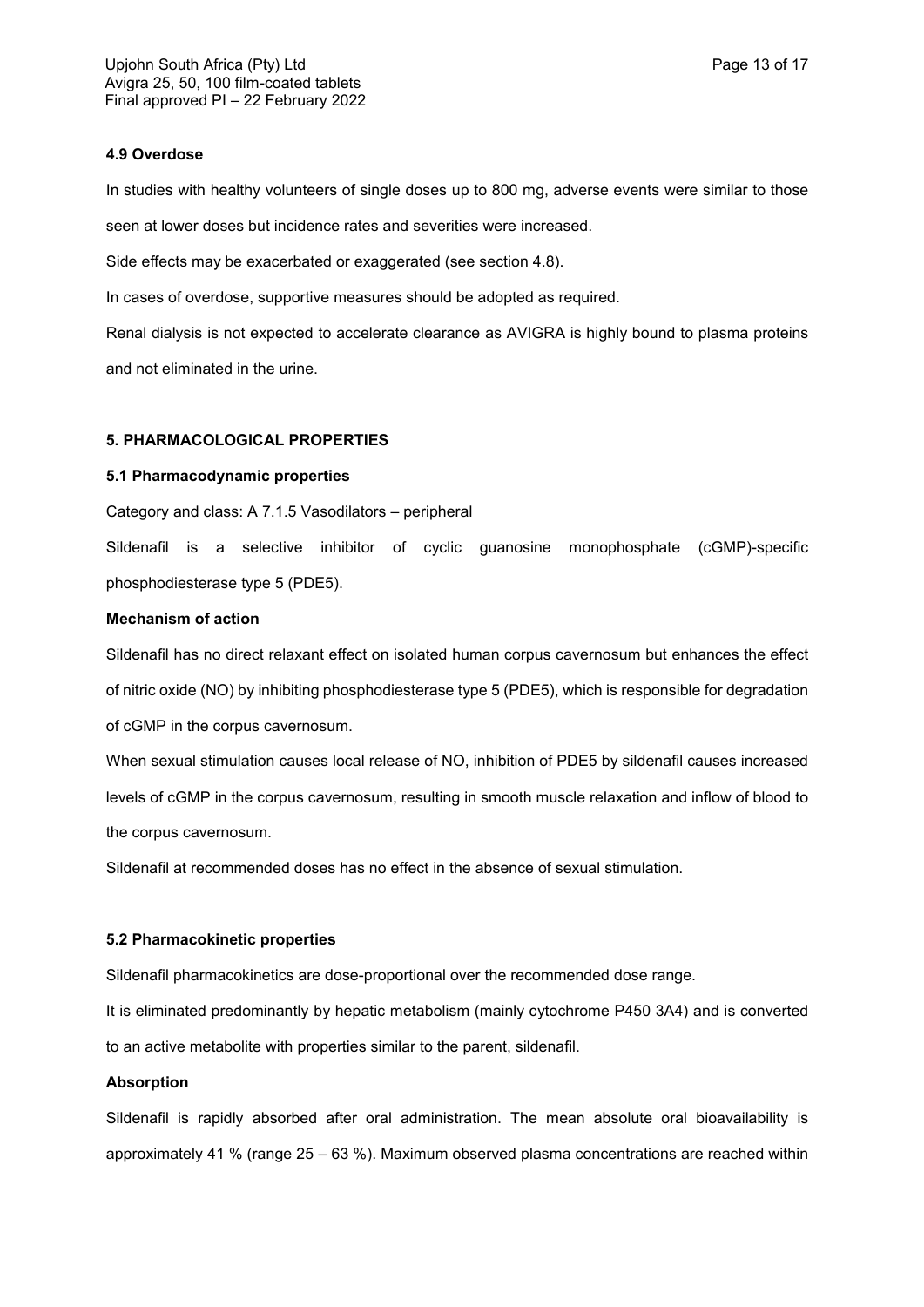30 to 120 minutes (median 60 minutes) of oral dosing in the fasted state. Sildenafil inhibits the human PDE5 enzyme *in vitro* by 50 % at a concentration of 3,5 nM. In man, the mean maximum free plasma concentration of sildenafil following a single oral dose of 100 mg is approximately 18 ng/mL, or 38 nM. When sildenafil is taken with a high fat meal, the rate of absorption is reduced with a mean delay in  $T_{\text{max}}$ of 60 minutes and a mean reduction in Cmax of 29 %, however, the extent of absorption was not significantly affected (AUC decreased by 11 %).

#### **Distribution**

The mean steady state volume of distribution (V<sub>ss</sub>) for sildenafil is 105 L, indicating distribution into the tissues. Sildenafil and its major circulating N-desmethyl metabolite are both approximately 96 % bound to plasma proteins. Protein binding is independent of total medicine concentrations.

Based upon measurements of sildenafil in semen of healthy volunteers 90 minutes after dosing, less than 0,0002 % (average 188 ng) of the administered dose may appear in the semen of patients.

#### *Biotransformation*

Sildenafil is cleared predominantly by the CYP3A4 (major route) and CYP2C9 (minor route) hepatic microsomal isoenzymes. The major circulating metabolite results from N-demethylation of sildenafil and is itself further metabolised. This metabolite has a PDE selectivity profile similar to sildenafil and an *in vitro* potency for PDE5 approximately 50 % that of the parent medicine. In healthy volunteers, plasma concentrations of this metabolite are approximately 40 % of those seen for sildenafil. The N-desmethyl metabolite is further metabolised, with a terminal half-life of approximately 4 hours.

### **Elimination**

The total body clearance of sildenafil is 41 L/h with a resultant terminal phase half-life of  $3 - 5$  hours. After either oral or intravenous administration, sildenafil is excreted as metabolites predominantly in the faeces (approximately 80 % of administered oral dose) and to a lesser extent in the urine (approximately 13 % of administered oral dose).

#### **Special populations**

#### *Elderly*

Healthy elderly volunteers (65 years or over) had a reduced clearance of sildenafil, resulting in approximately 90 % higher plasma concentrations of sildenafil and the active N-desmethyl metabolite compared to those seen in healthy younger volunteers (18 – 45 years). Due to age-differences in plasma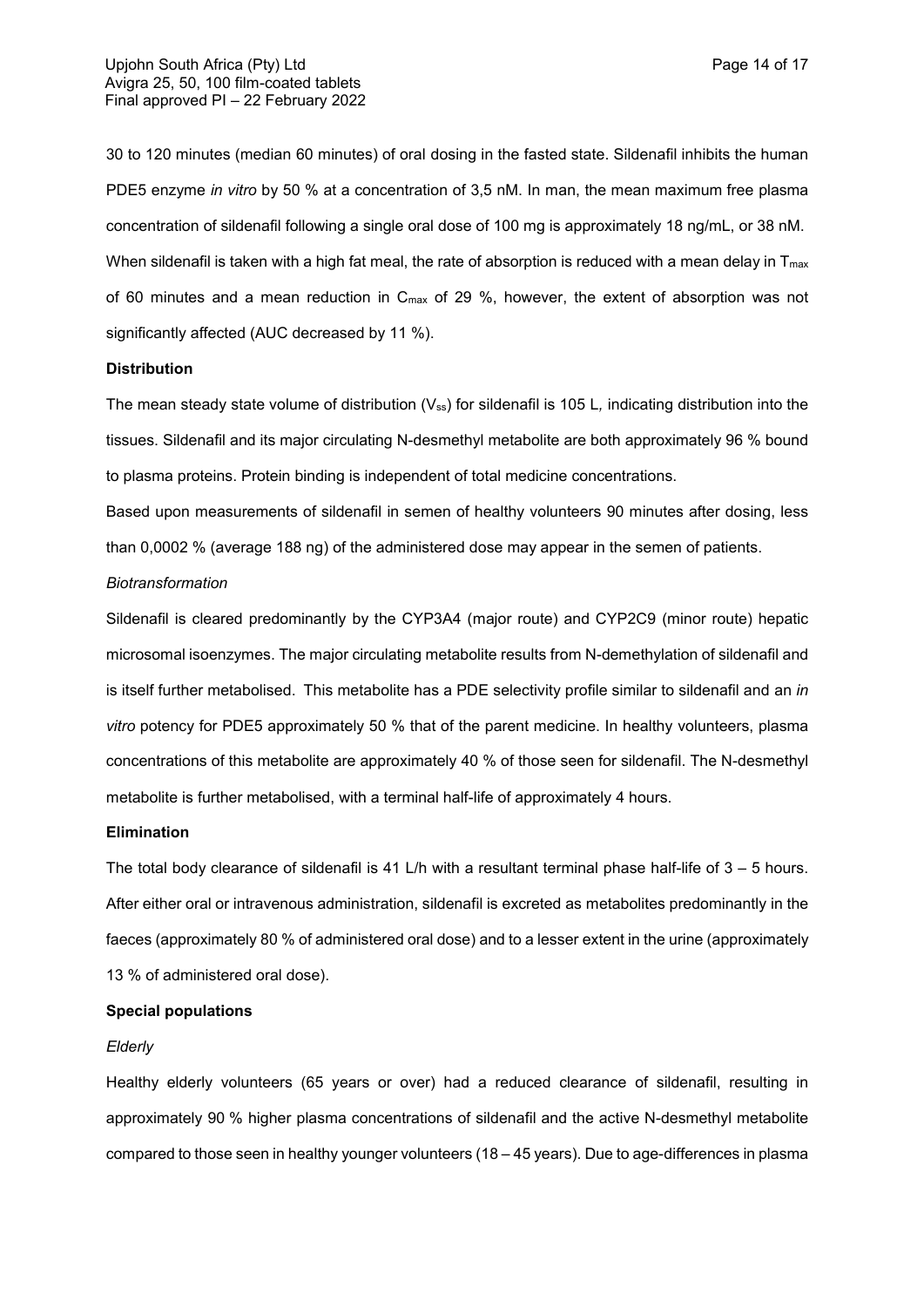protein binding, the corresponding increase in free sildenafil plasma concentration was approximately 40 %.

## *Renal insufficiency*

In volunteers with mild (creatinine clearance =  $50 - 80$  mL/min) and moderate (creatinine clearance = 30 – 49 mL/min) renal impairment, the pharmacokinetics of a single oral dose of sildenafil (50 mg) were not altered. In volunteers with severe (creatinine clearance < 30 mL/min) renal impairment, sildenafil clearance was reduced, resulting in approximately doubling of AUC (100 %) and Cmax (88 %) compared to age-matched volunteers with no renal impairment (see section 4.2).

In addition, N-desmethyl metabolite AUC and  $C_{\text{max}}$  values were significantly increased 200 % and 79 % respectively in subjects with severe renal impairment compared to subjects with normal renal function. *Hepatic insufficiency*

In volunteers with hepatic cirrhosis (Child-Pugh A and B) sildenafil clearance was reduced, resulting in increases in AUC (85 %) and  $C_{\text{max}}$  (47 %) compared to age-matched volunteers with no hepatic impairment (see section 4.2). The pharmacokinetics of sildenafil in patients with severely impaired hepatic function (Child-Pugh class C) have not been studied.

## **6. PHARMACEUTICAL PARTICULARS**

### **6.1 List of excipients**

Calcium hydrogen phosphate (anhydrous) Croscarmellose sodium Hypromellose Indigo carmine aluminium lake Lactose monohydrate Magnesium stearate Microcrystalline cellulose Titanium dioxide

**Triacetin** 

### **6.2 Incompatibilities**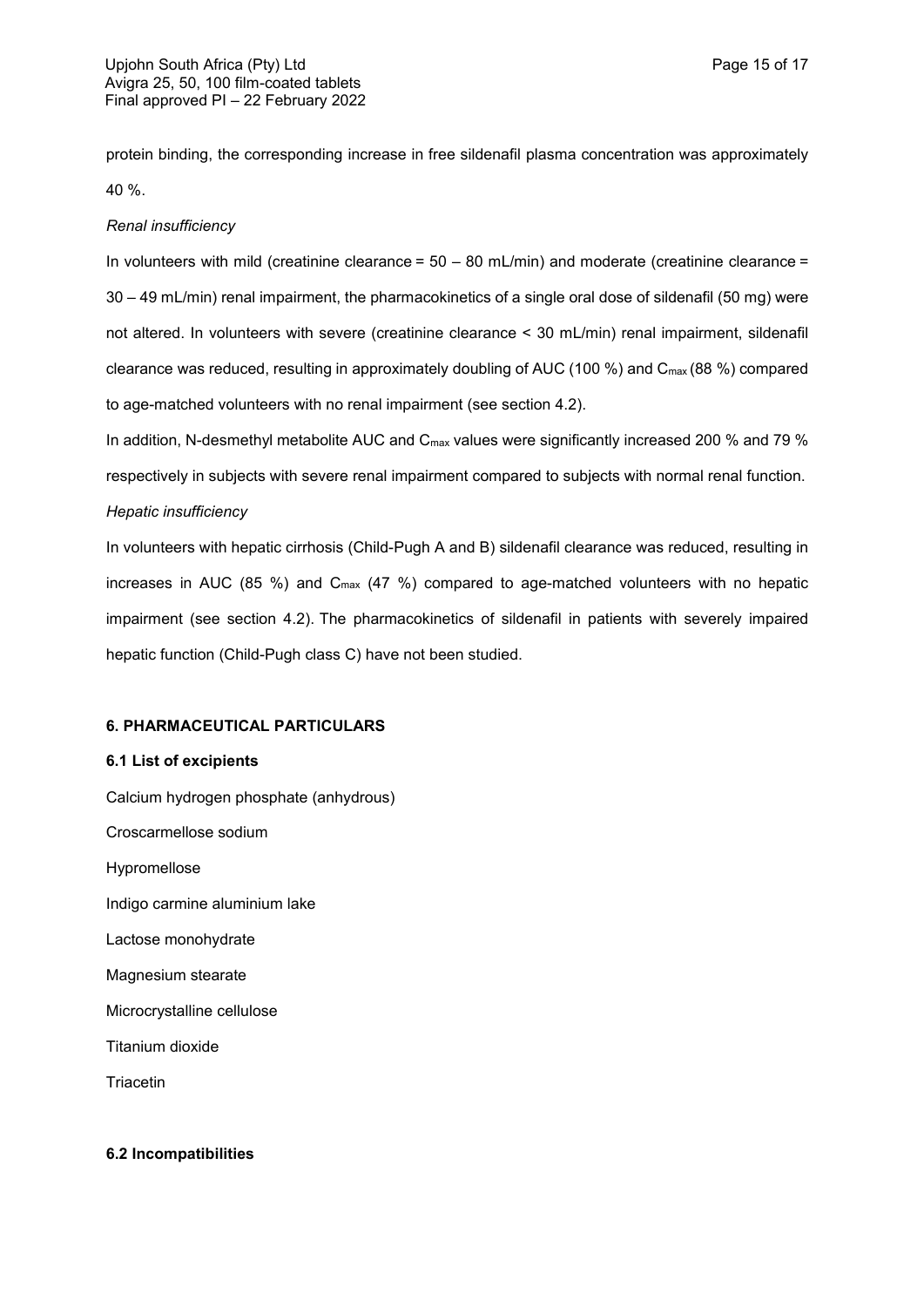Not applicable.

## **6.3 Shelf life**

60 months.

## **6.4 Special precautions for storage**

Store at or below 30 °C.

Store the blisters in the carton until required for use.

## **6.5 Nature and contents of container**

AVIGRA 25, 50, 100: Aluminium foil/clear PVC blisters are packed into a white printed outer cardboard carton with a package insert. The film-coated tablets are available in pack sizes of 1, 2, 4, 8 and 12. Not all pack sizes may be marketed.

## **6.6 Special precautions for disposal**

No special requirements.

# **7. HOLDER OF CERTIFICATE OF REGISTRATION**

Upjohn South Africa (Pty) Ltd 85 Bute Lane Sandton 2196 South Africa Tel.: +27(0)11 320 6000 / 0860 734 937 (Toll-free South Africa)

## **8. REGISTRATION NUMBERS**

AVIGRA 25: 43/7.1.5/0886 AVIGRA 50: 43/7.1.5/0887 AVIGRA 100: 43/7.1.5/0888